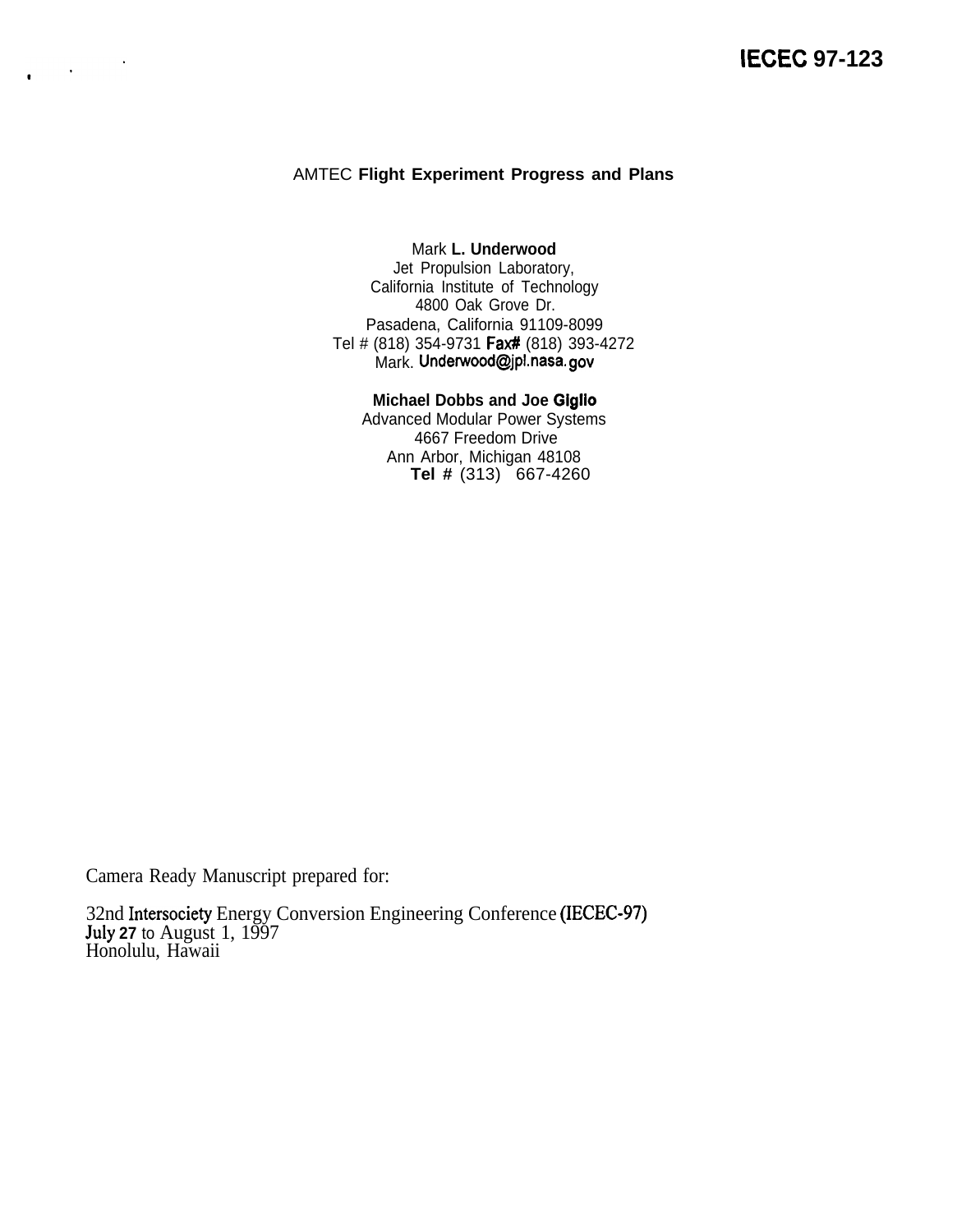#### **AMTEC Flight Experiment Progress and Plans**

**Mark L. Underwood**

Jet Propulsion Laboratory, California Institute of Technology 4800 Oak Grove Dr. Pasadena, California 91109-8099 Tel # (818) 354-9731 Fax# (818) 3934272 e-mail: Mark. Underwood@jpl.nasa. gov

**Michael Dobbs and Joe Giglio** Advanced Modular Power Systems **4667** Freedom Drive Ann Arbor, Michigan 48108 Tel # (313) 667-4260

#### **ABSTRACT**

An experiment is being developed to validate the performance of AMTEC technology in the space microgravity environment. A group of AMTEC cells have been fabricated and assembled into an experiment module and instrumented for operation. The experiment is manifested as a Hitchhiker payload on STS-88 now planned for flight in July 1998. The AMTEC cells will be operated in space for up to ten days. The microgravity developed distribution of the sodium working fluid will be frozen in place before the cells are returned to Earth. Upon return the cells will be destructively evaluated to determine the location of the sodium and to assure that the sodium has been properly controlled by the sodium control elements. This paper describes the experiment purpose, status, and plans for the flight operations and data analysis. An overview of how this experiment fits into the overall AMTEC development is also provided.

#### **EXPERIMENT OVERVIEW**

AMTEC or the Alkali Metal Thermal to Electric Converter is a thermally regenerated sodium concentration cell for the direct production of electricity from heat. Systems designs based on laboratory cell performance predict AMTEC systems will operate in the 20 '4 to *300/o* conversion efficiency range at low cost and low mass, and with the potential for long life. These properties make AMTEC attractive for use as a space power source with heat supplied from either concentrated solar energy or radioisotope decay. For these reasons, NASA, the Air Force, and the DOE are developing AMTEC for potential use in space. One key aspect of AMTEC technology development is the validation of AMTEC operation in a microgravity environment.

#### **Experiment Purpose**

AMTEC uses liquid metal sodium as the working fluid. During the cycle, this sodium must be condensed from the vapor phase and pumped against a temperature and pressure gradient. If AMTEC is to be used in space, the engineering elements that carry out these processes must control the sodium without assistance from gravity. Though **AMTEC** cells have been operated in all orientations relative to gravity, the microgravity operation cannot be fully validated on Earth; an experiment in space is required. Thus the AMTEC Flight Experiment (AFE) was conceived. The purposes of the (AFE) are:

- Qualify AMTEC cells for flight
- Validate AMTEC operation in microgravity
- Produce power from **AMTEC** in space
- . Confirm AMTEC cell performance parameters in space

If successful, the AFE will achieve a critical milestone toward AMTEC system flight readiness by validating the microgravity performance of the liquid sodium control elements in AMTEC.

#### **Experiment Concept**

The experiment plan is to build and instrument four AMTEC cells in an enclosure that can be sealed in a Hitchhiker canister with appropriate control electronics for operation aboard the Space Shuttle. Figure 1 shows the basic experiment assembly. Once in Earth orbit in the Space Shuttle cargo bay, the AMTEC cells will be heated electrically to a series of operating points. At each temperature the cell performance will be measured for comparison with similar data collected earlier in the laboratory. Cells performing as predicted on orbit will provide a key validation that the sodium is being properly circulated. After the required performance data is collected, the cells will be operated at high current until steady state operation is reached. The cells will then be allowed to cool thus freezing the sodium in place. Back in the laboratory, the microgravity developed sodium distribution within the cells will be evaluated as a final check of the adequacy of the sodium control elements.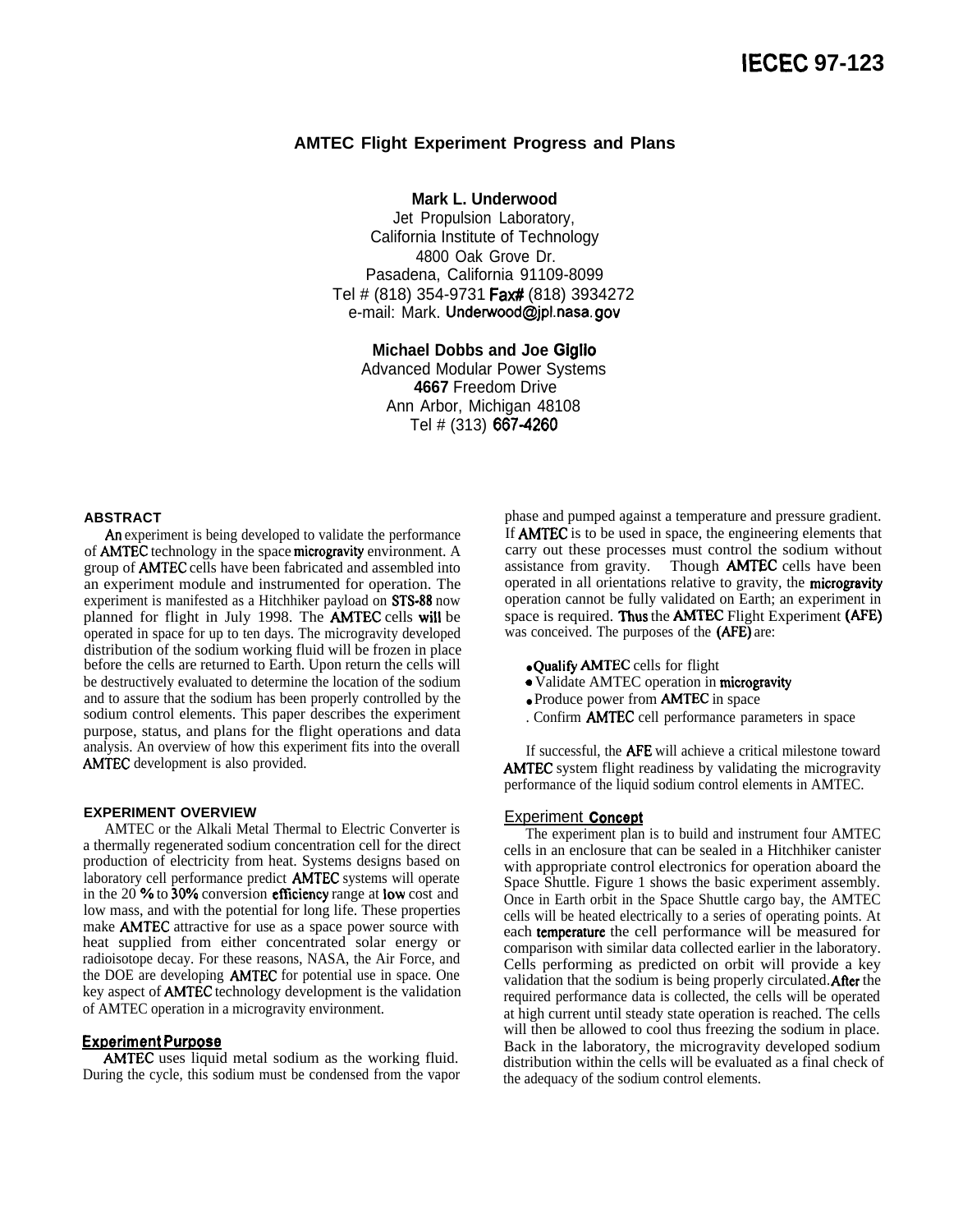# SEALED EXPERIMENT AMTEC CELLS **CELL THERMAL MULTHAYER**<br>INSULATION **ELECTRICAL**<br>FEEDTHROUGH

**CELL MOUNTING** FIGURE 1: AMTEC FLIGHT EXPERIMENT CONCEPT

#### **AMTEC Description**

At the heart of an **AMTEC** cell is the ceramic known as beta" alumina solid electrolyte (BASE) which is a sodium ion conductor. In a high temperature region (700 to 900 "C), the BASE is a separator between high pressure (up to 1 atm) sodium and a low pressure region (see Fig. 2). The pressure (or activity) gradient creates a potential (or voltage) that drives the **AMTEC** cycle. Because BASE is an ionic conductor but an electrical insulator, the potential difference drives positive sodium ions into the BASE while electrons travel through an external electrical



## **IECEC 97-123**

circuit producing work. At the low pressure side of the BASE, electrons neutralize sodium ions emerging from the BASE. The resulting sodium evaporates from the surface, travels to a remote condenser that is held at 100-350 C. Condensed sodium circulates back to the high temperature region and is pressurized by capillary forces in a high performance wick. It is the behavior of the condenser that must be validated in space. In particular the AFE will confirm that the condenser properly collects all the condensing sodium and feeds it into the capillary artery.

A complete description of the AMTEC cycle can be found in Cole (1983). Descriptions of modem AMTEC cells designed for operation in space can be found in Sievers (1997).

#### **Experiment History**

While several attempts were made to establish an **AMTEC** flight experiment, the current experiment was initially approved as a piggy back on an existing experiment called the Automated Wafer Cartridge System or AWCS. Piggy backing AMTEC on AWCS allowed significant cost and schedule savings. Initially, the experiment was to done from authorization to proceed to launch aboard the Space Shuttle in 9 months,

In 1995, AWCS was being developed by AMPS under a NASA SBIR funding. AWCS was to fly as a cooperative experiment on the Wake Shield Facility (WSF-3) cross bay bridge as part of STS-80 in November 1996. The experiment occupied one and one half, experiment cans, leaving one half of a five cubic foot can empty.

Concurrent with the development of AWCS, another division of AMPS was developing **AMTEC**. With the WSF open to an additional cooperative experiment, JPL was able to secure NASA funding for the experiment in February 1996. The **AMTEC** experiment was added to the empty half experiment canister and integrated into the existing avionics. Thus, two independent experiments became conjoined twins, joined at the electronics, software, and ground system.

When the WSF decided to drop several cooperative experiments in June, 1996, the **AMTEC/AWCS** twins were orphaned, without a carrier, Later, the experiments were picked up as a Hitchhiker payload and manifested on STS-88 as part of the MightySat payload. The primary mission of STS-88 is the first International Space Station assembly flight. Due to the delays in the Space Station assembly schedule, this flight is now planned for July 1998.

The **AMTEC** experiment and the avionics known as the Experiment Control System 11 (ECS-II) are described in remainder of this paper.

#### **EXPERIMENT DESIGN**

The AFE hardware and software are in the final qualification and testing phase at AMPS. There are four major elements: the AMTEC cells, the AMTEC Enclosure, the Experiment Control Module II(ECS-II), and the Chill System. An Exploded view of the assembly is shown in Figure 3.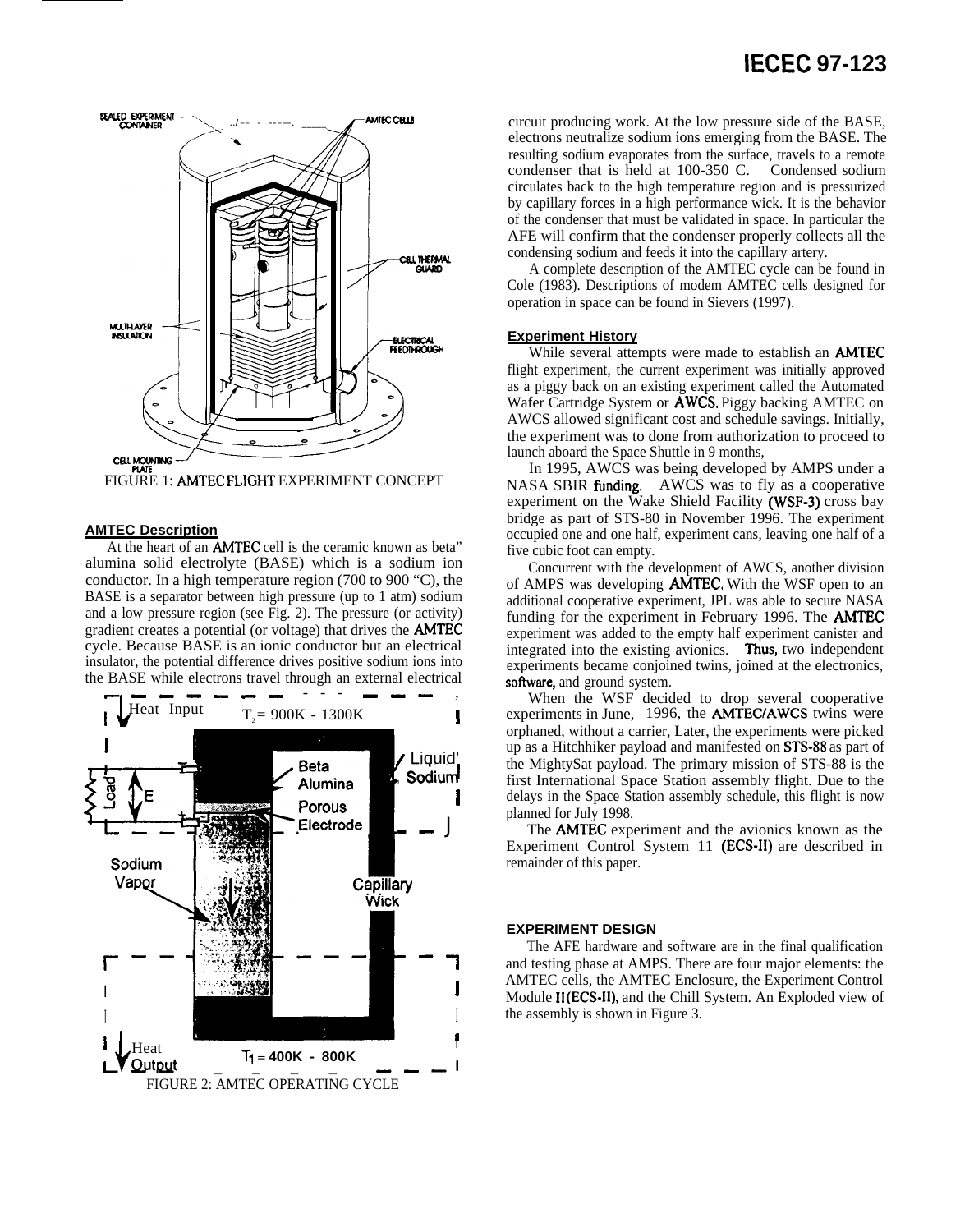

FIGURE 3: APE HARDWARE EXPLODED VIEW

#### **AMTEC Cell Description**

Single tube, liquid fed AMTEC cells are used in the APE. Figure 4 is a diagram of one ceil. The **cells** incorporate two different heat shield designs and two different condenser impiementations.

#### **AMTEC Enclosure Description**

The **AMTEC** enclosure is designed to house and thermally insulate the **AMTEC** cells, provide the needed heater power and instrumentation, and assure containment of any sodium that breeches the containment of the **AMTEC** ceils (see Fig 5). individual, custom heaters provide the needed heat to each of four AMTEC ceils surrounded by Durablanket 2600 high temperature insulation. Each cell is fitted with six thermocouples to measure temperatures at key locations. Tire heater and thermocouple leads penetrate the enclosure housing through three hermetic electrical feed throughs. The enclosure is sealed and evacuated. Getters near the hot end of the assembly are used to absorb any residual gasses.

#### **Experiment Control Module II (ECS-II)**

The ECS-II integrates commercial hardware and software that have been ruggedized by AMPS to create a space qualified experiment control and monitoring system. The compliment of



cards includes 286 and 386 computers, DSP motion control boards, a data acquisition system, and several serial interface and "glue **logic"** cards. The software **includes** the VRTX-86 real time kernel, the SCL Spacecraft Control Language expert system that allows the use of scripts and rules to automatically manage the experiment, and the EasyLab commercial scripting language used to control the automation system on AWCS. The flexibility and open architecture of the ECS-II system allowed the AMTEC experiment to be integrates into the existing AWCS program in just a few months.

The AMTEC and AWCS experiments are both controlled with one **ECS-II** package. The high level SCL language allows tire user to switch between experiments seamlessly. The SCL computer interfaces with the Hitchhiker command and telemetry systems. AMTEC uses SCL and the DSP card to drive heater and ioad controllers. AWCS uses SCL, EasyLab, and the DSP card to control it's mechanisms. Both experiments gather temperatures, currents, and other data.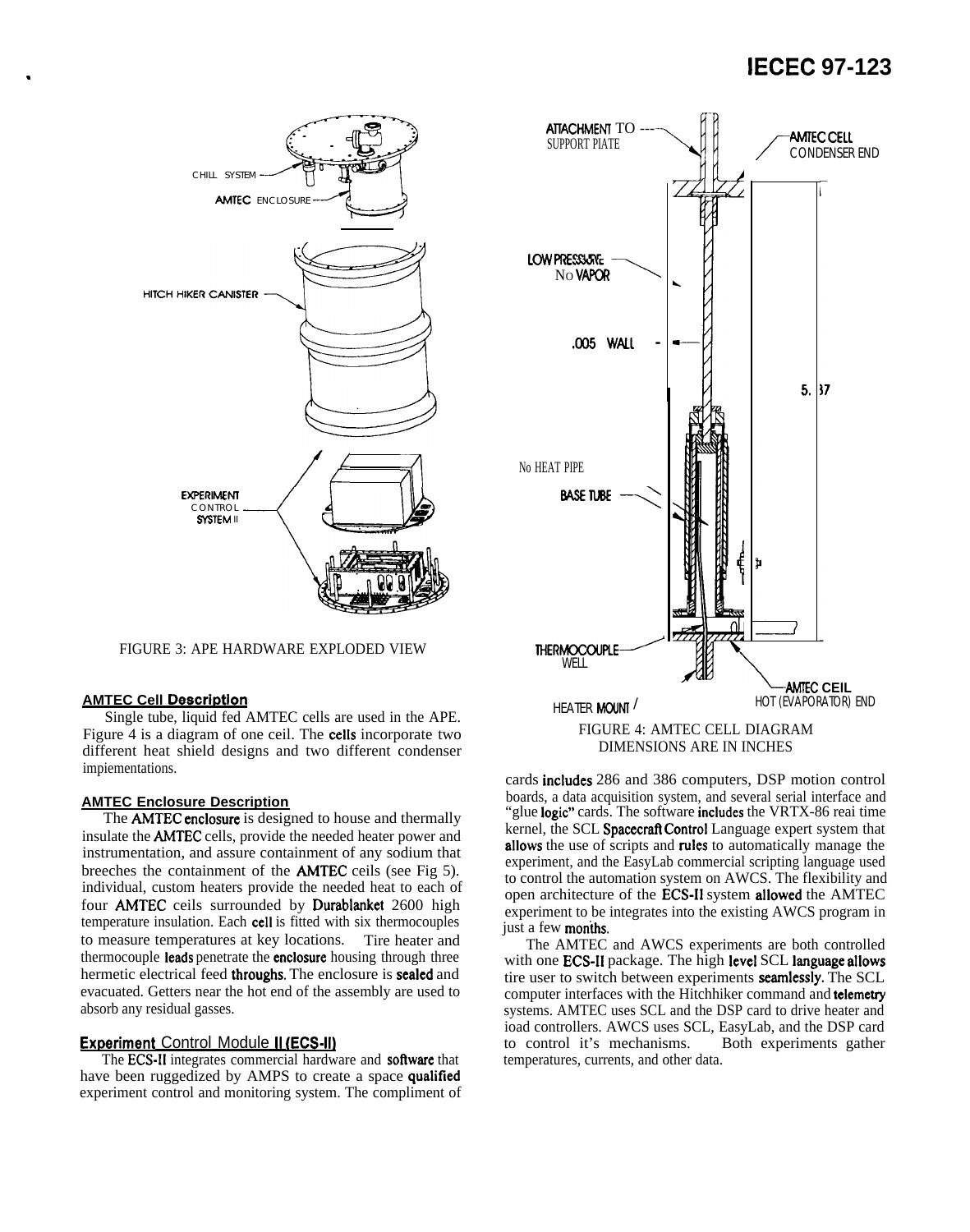# . **IECEC 97423**



FIGURE 5: **AMTEC ENCLOSURE** DIAGRAM

The **AMTEC** and AWCS experiments arc both controlled with one **ECS-II** package. The high level SCL language **allows** the user to switch between experiments **seamlessly**. The SCL computer interfaces with the **Hitchhiker command and** telemetry systems. AMTEC uses SCL and the DSP card to drive heater and load controllers. AWCS uses SCL, EasyLab, and the DSP card to control it's **mechanisms**. Both experiments **gather temperatures, currents, and other data.**

#### **Chill System**

.

At the end of the in flight operations, a chill system



FIGURE 6: ECS-11 DIAGRAM

**activates to flood the AMTEC enclosure with dry nitrogen. This gas will** reduce the effectiveness of the insulation and thus help the **AMTEC** cells cool more quickly. The chill system is an unregulated, restricted flow nitrogen system activated by a motorized valve. A diagram is in Figure 7.

#### **PLANS FOR COMPLETION**

The **AMTEC** experiment will be delivered to GSFC (HH **payload manager)** by December 1997. The Phase III Safety Review will be scheduled for that same month followed by delivery of the experiment hardware to KSC in January 1998. After the flight in July 1998, the experiment will be returned to the AMPS for post test evaluations. The final report should be complete by October 1998.

#### **Operations Plan**

**Once activated aboard the Space Shuttle, AMTEC will be operated from the NASA GSFC Payload operations and Control** Center (P(XC). The same computer terminals that were used to operate the experiment in the laboratory will be installed in the POCC for on orbit operations. After experiment check out, cell temperatures will be ramped up to various operating points where the cells will be characterized electrically and thermally. This phase is **expected** to last 3 to 4 days. Cell temperature versus current and voltage will be compared near real time with data collected during laboratory mission simulations. Significant deviations may bean indication that the cells are not performing as expected under **microgravity** conditions.

Once these data are complete, the high current mode will be initiated pushing the cells to maximum current for up to six days. When maximum operating time is **reached**, the heaters will be turned off and the chill system activated.

Several contingency modes may be used during the experiment. These include a low power mode to prevent activation of safety inhibits should the canister begin to over heat.